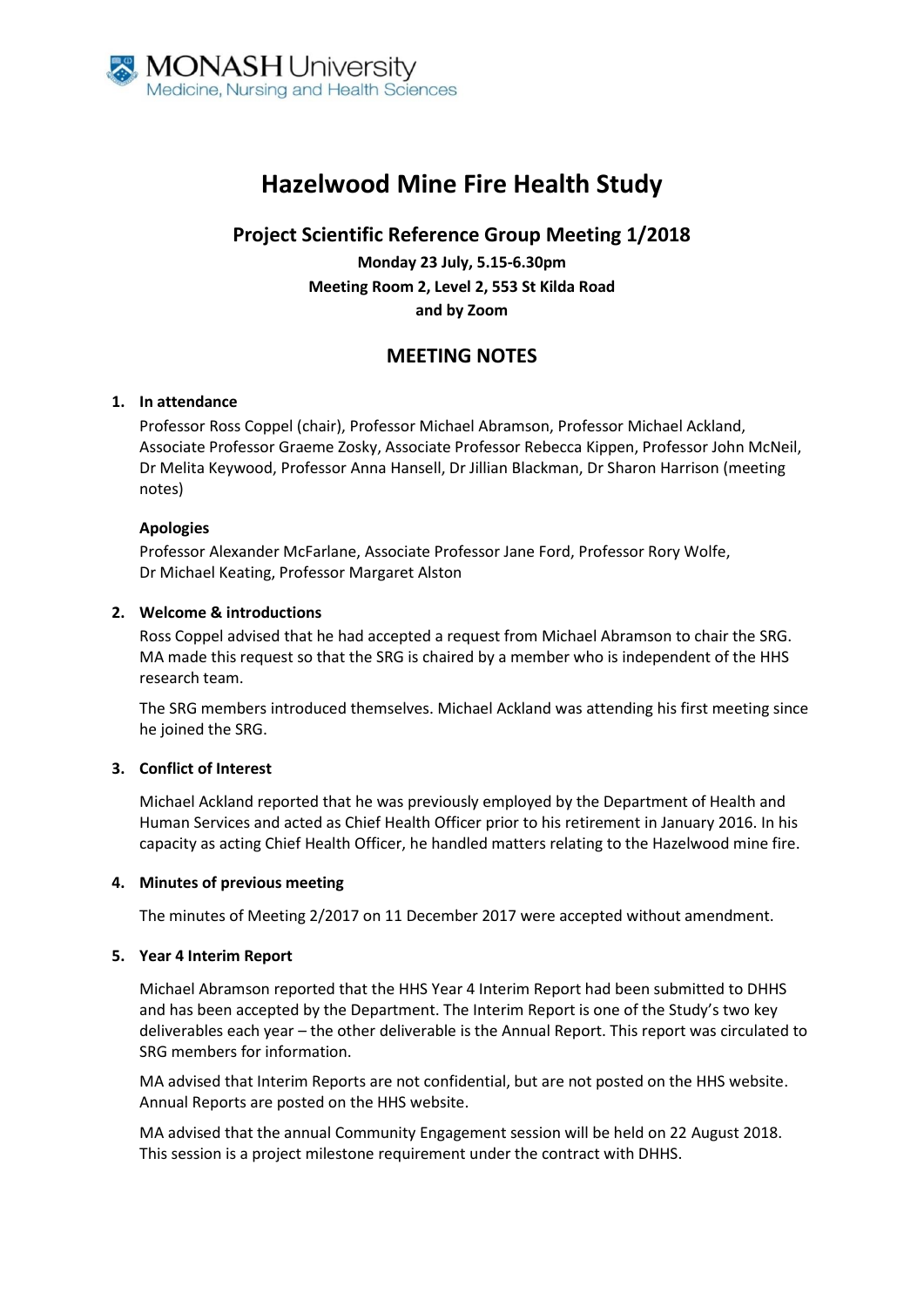John McNeil asked about progress with clinical testing. MA confirmed that the first round of clinical testing is complete and that the next round of clinical testing is due in 2020.

## **6. Dissemination of Findings**

MA advised that in addition to the Interim and Annual Reports that are produced each year, Study findings are also disseminated through separate technical reports prepared by the individual research streams. The Adult Survey Volume 1 was released in 2017. The Latrobe Early Life Follow-up (ELF) Cohort Study Volume 1, which described the ELF Study cohort and preliminary assessment of possible associations between mine fire emissions and parentreported perinatal outcomes, was released in early 2018. Each technical report that has been released has been accompanied by a research summary and a media release.

At this stage, detailed results are coming through for Research Streams. The PhD students involved in the ELF Study are leading the preparation of the ELF Report Volume 2 and are also working on papers for their theses by publication. Fay Johnston, Stream Lead for the ELF Study, has raised the issue of disseminating findings prior to research findings being subject to peer review. It was noted that some of the data collected are novel and it is important that research findings are peer-reviewed before release.

It was noted that DHHS owns the HHS Intellectual Property and an agreement needs to be met regarding what we should tell the community and at what stage.

JB noted that journals will not publish work that is already in the public domain, thus if findings are released in the form of technical reports published on the HHS website, this could preclude publication in a journal. FJ has therefore indicated that she would like to delay the release of the technical reports until the papers have undergone peer-review and have been published.

JB emphasized that the needs of academic staff also need to be taken into account because career progression is dependent on publications. This University's policy is clear on the need for researchers to be able to publish their work.

JB noted that researchers do not want to be seen to be withholding reports. It was suggested that one way of getting around this problem would be to delay the release of technical reports, while publications are undergo external scientific review, and release a research summary. AH suggested that this approach would be a good compromise, noting that the findings for studies she has been involved with in relation to municipal waste incineration and Heathrow Airport were not released until peer-preview was complete and the research was exempt from Freedom of Information requests.

It was noted that while there have not been any specific complaints, members of the community do ask why the release of findings takes so long.

RC asked about the ELF cohort. MA reported that participants were recruited from across the Latrobe Valley. RC raised the issue of reporting of incidental health outcomes that lie outside the Study research questions and whether we are obliged to report on everything we find?

MA suggested that there are some grey areas with respect to the Study findings. Researchers have not found an association between exposure and low birth weight. However they have identified a clear impact from maternal smoking.

JB emphasized that it is important that the Study puts in place a process for the release of all findings going forward.

| Scientific Reference Group Confirmed Meeting Notes | <sup>2</sup> 3 July 2018 | Version: 1.0 |
|----------------------------------------------------|--------------------------|--------------|
| Contact: Sharon Harrison                           |                          | Page 2 of 5  |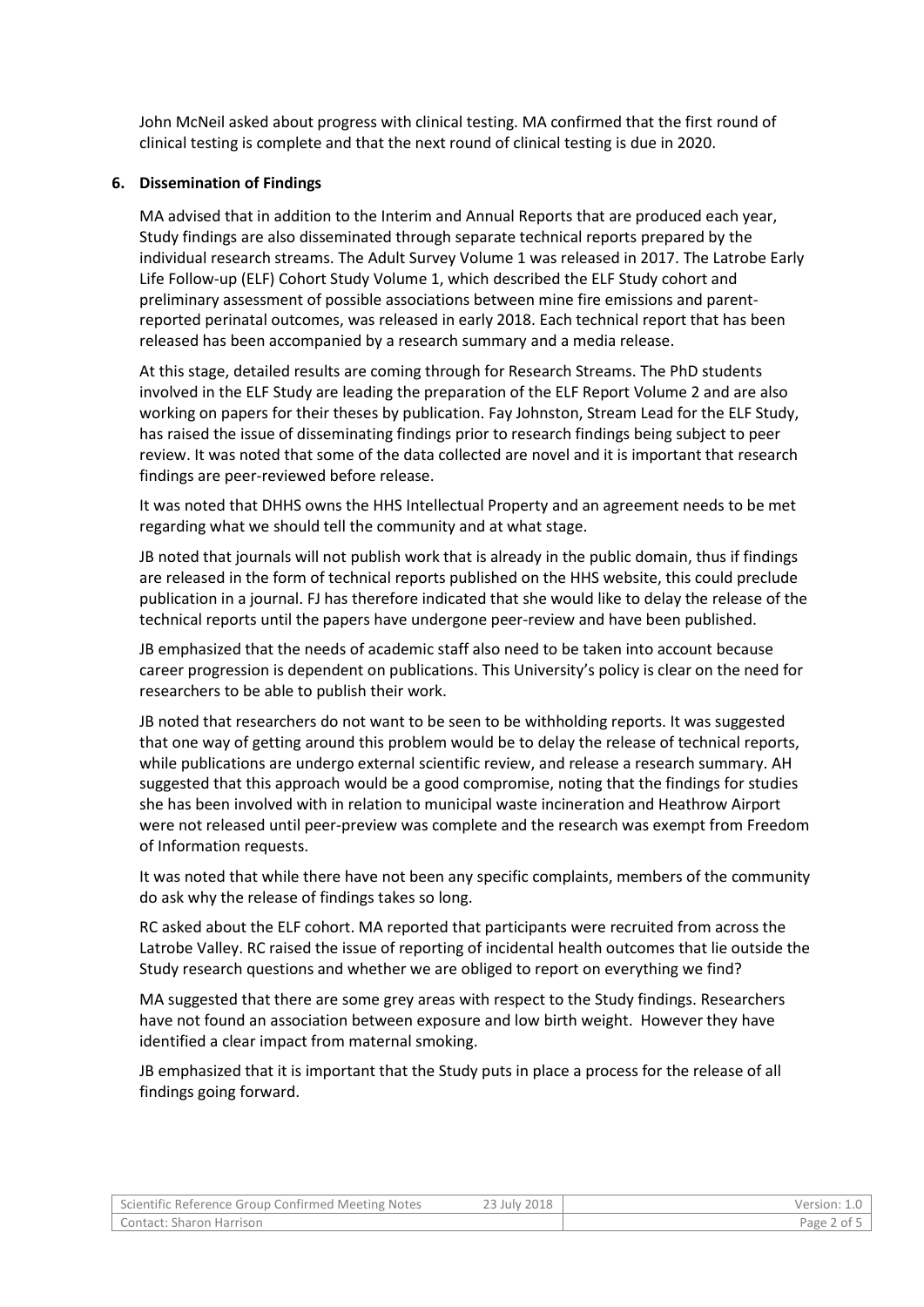SRG members discussed preprint servers where articles can be submitted prior to the completion of peer-review. RC advised that the uploading of papers to preprint servers is not happening in the field of microbiology.

RC suggested that a tiered release process seems to be a sensible compromise. SRG members approved a tiered release process while research findings are undergoing peer-review.

## **7. Adult Survey**

## *7.1. Hazelwood Health Study Report Volume 2 (Draft)*

The results tables for the Adult Survey Report Volume 2 were displayed. JB reported that the biostatistician Caroline Gao has divided participants into tertiles. AH queried how the cumulative mean was calculated. JB advised that the CSIRO data for the  $PM_{2.5}$  concentration for each hour of each day was used that that these averages were added together to calculate a cumulative exposure score.

The SRG discussed the tables and figures showing distribution of self-reported respiratory symptoms and conditions by mine fire related  $PM<sub>2.5</sub>$  exposure category, respiratory symptoms and conditions reported by participants with low, medium and high mine fire PM2.5 exposure, each compared to those with no exposure, and self-reported psychological wellbeing measures by mine fire related PM<sub>2.5</sub> exposure category.

The SRG discussed the issues affecting exposure levels, for example whether someone was outside versus inside, the construction type of homes and the use of air-conditioners.

It was suggested that researchers have a longer discussion off-line with AH following the meeting to discuss the best approach for expressing exposure.

The SRG discussed the issue of how concentrations changed over the duration of the mine fire event, with the greatest levels of exposure during the first three weeks of the mine fire, noting that the number of days examined would have a big effect on mean concentrations. It was noted that analysis could be done again, looking at the first three weeks of the mine fire.

JB noted that at this stage researchers are finalising the tables that will be included in the Adult Survey Report Volume 2 and proposed that the draft report be circulated to SRG members for comment. SRG members requested that they would like to see the tables and figures for the report now and the discussion of findings when it is ready.

## **8. Hazelinks Data Linkages**

JB reported that to date researchers have received the following anonymised data extracts: Ambulance attendances data (VACIS), Cardiac arrest registry data (VACAR), Hospitals admission data (VAED), Emergency presentations data (VEMD), Victorian Cancer data (VCR), Healthcare utilisation data (MBS), Medication dispensing data (PBS) and Death data (NDI and NMD). Researchers have submitted applications for linked data to Ambulance Victoria, the Department of Health and Human Services and the Victorian Cancer Registry and are waiting for this data to be released.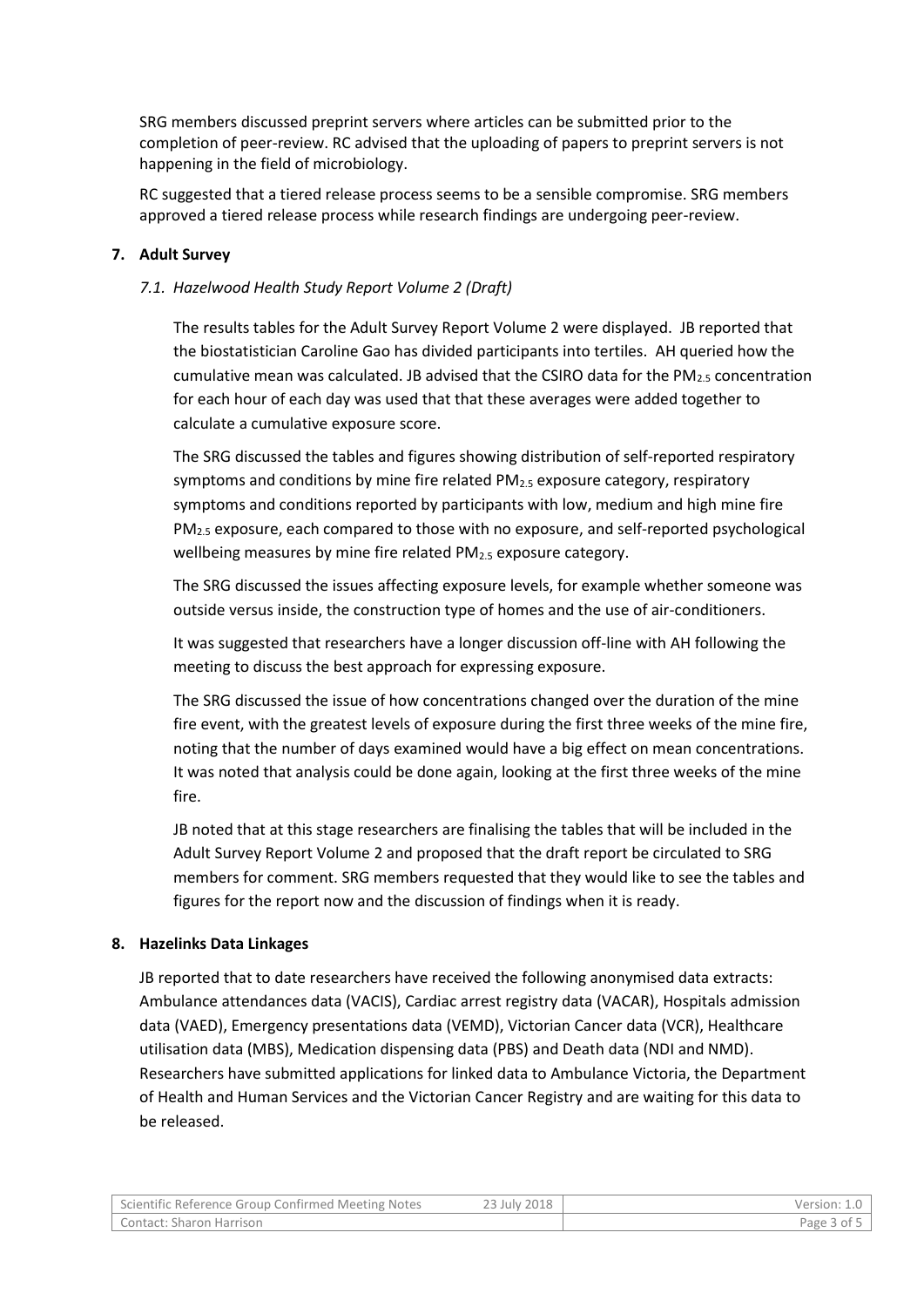## **9. Schools Study**

JB reported that the Schools Study is currently busy with the second round of recruitment in the field. The Schools Study tried to recruit a new cohort of Year 3 students this year. Some members of the community had raised the concern that children in this age group had been left out because they were not included in the ELF Study or the previous round of recruitment for the Schools Study. However the recruitment of a new cohort of Year 3 students has proved difficult. The feedback that has been received is that many parents feel that the period that has elapsed since the mine fire is too long and parents are disinterested. Year 9 students have also proved difficult to recruit.

## **10. Early Life Follow-up**

MA reported that there are two draft technical reports for the ELF cardiovascular and respiratory findings. These reports have been circulated to researchers/reference group members with relevant expertise. FJ has set up a reference group for ELF, which includes Professor Graham Hall who has reviewed the respiratory report. Professor Bruce Thompson is also reviewing the Respiratory report.

The ELF Stream is currently waiting on the release of perinatal data from Centre for Victorian Data Linkage after receiving approval from the Australian Institute for Health and Welfare.

John McNeil requested a copy of the ELF CV report be sent to him.

## **11. Clinical Streams**

JB reported that clinical testing was completed in early May and that the team was successful in achieving the target number of participants. An allowance has been built in for attrition. The clinical data collected were stored in the devices and is currently being cleaned and validated.

### *11.1. Respiratory Stream*

MA advised that researchers are preparing a paper on asthma and asthma control.

### *11.2. Cardiovascular Stream*

Victorian Public Health Medical Trainee Scheme Research Fellow Dr Juliana Betts is leading the analysis on hypertension and has found that there are high levels of undiagnosed and under managed hypertension amongst Study participants.

Fifth-Year Monash Medical student Roshan Maniam has done some work on the CV data, looking at estimated Glomerular Filtration Rate (eGFR).

The SRG discussed the Victorian Cardiac Outcomes Registry (VCOR) and VACAR (Victorian Ambulance Cardiac Arrest Registry data. John McNeil advised that originating postcode of the patient is recorded. He suggested researchers seek advice from Dion Stub/Angela Brennan regarding the Victorian Cardiac Outcomes Registry data.

SRG members requested that a one-page table, outlining progress with each Stream be circulated with the SRG meeting papers.

| Scientific Reference Group Confirmed Meeting Notes | 23 July 2018 | Version:    |
|----------------------------------------------------|--------------|-------------|
| Contact: Sharon Harrison                           |              | Page 4 of ! |